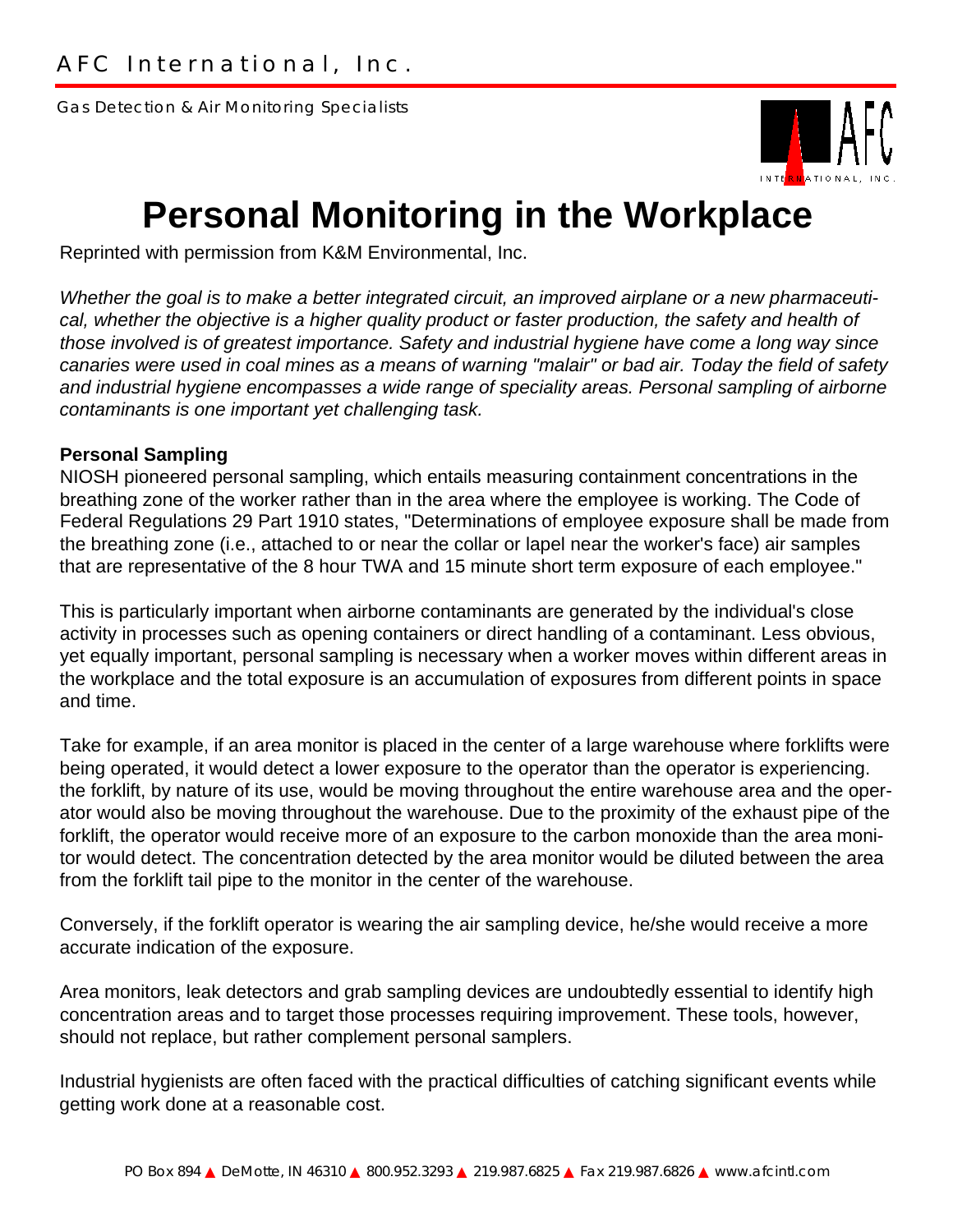Diffusive "passive" personal monitors are making major contributions in reducing these difficulties. The introduction of passive personal monitors is changing the current practice in the workplace in terms of monitoring strategies, better assessments and reduced costs. This has led to increased flexibility and consequently better monitoring. This flexibility allows industrial hygienists not only to do what can be done, but rather do what has to be done.

A properly calibrated and validated passive monitor can provide the industry with accurate, simple and cost effective means for personnel monitoring. NIOSH published the Protocol for the Evaluation of Passive Monitors as an "evaluation protocol devised specifically for passive monitors. It tests those aspects intrinsic to diffusive sampling, as well as those aspects common to both dynamic and passive sampling."

The protocol provides a means of adequately evaluating passive samplers of all types and allows the maximum of information to be obtained from a minimum of experimentation. With set criteria, passive monitors can be evaluated as alternatives to active sampling and thus allow a low cost option to the industrial hygienist.

## **The Zero Problem**

It is expected that detection limits of air sampling equipment will continue to fall towards measuring ppb and ppt levels. However, it will always be impossible to measure "zero" in chemical analysis. Of course the goal of all industrial hygienists and personnel involved in safety is to eliminate highly toxic substances such as benzene, hydrazine, glutaraldehyde and others from workplace atmospheres. Even if the last trace of these undesirable substances was eliminated, experimental confirmation at the zero level would be impossible. Unfortunately, many devices and equipment appearing in the market claim detection ranges starting with zero. This is impossible, even if the detection limit of the device is 0.000000001 ppt. This is still a significant number to the industrial hygienist because in the employee's exposure record it can be noted that the employee received an exposure of 0.00000001 ppt. It would be impossible to state that the employee has "zero" exposure. When purchasing any air sampling equipment, the question should be asked, "What is the device's lowest quantifiable detection limit?"

## **Passive Monitors Offered**

K&M Environmental offers several types of passive monitors for STEL and TWA measurements. These include the TraceAir organic vapor monitor and the ChromAir and SafeAir Colorimetric badge systems.

The TraceAir organic vapor monitor is a sorption/desorption badge than can be used to monitor for approximately 120 substances. The TraceAir OVM-1 badge offers the only design with dual sampling rates. Industrial hygienists can remove one or both covers depending on the compound being sampled. This feature enables the user to obtain increased sensitivity and shorten sampling duration. The OVM-2 badge design offers a second charcoal strip for extended sampling period culpability. The TraceAir badges have been validated and meet the criteria for a passive monitor as defined by NIOSH.

The ChromAir and SafeAir badges are colorimetric, direct reading devices which give immediate, on site results with no laboratory analysis. The SafeAir and ChromAir badges with color comparator are validated using the NIOSH Protocol. The SafeAir badges are single level devices, but when used with the SafeAir color comparator, the system offers up to 11 levels of quantification. The ChromAir badges have six levels and can be used with the ChromAir color comparator for higher resolution and accuracy. ChromAir and SafeAir badges are available for ammonia, chlorine, formaldehyde, mercury